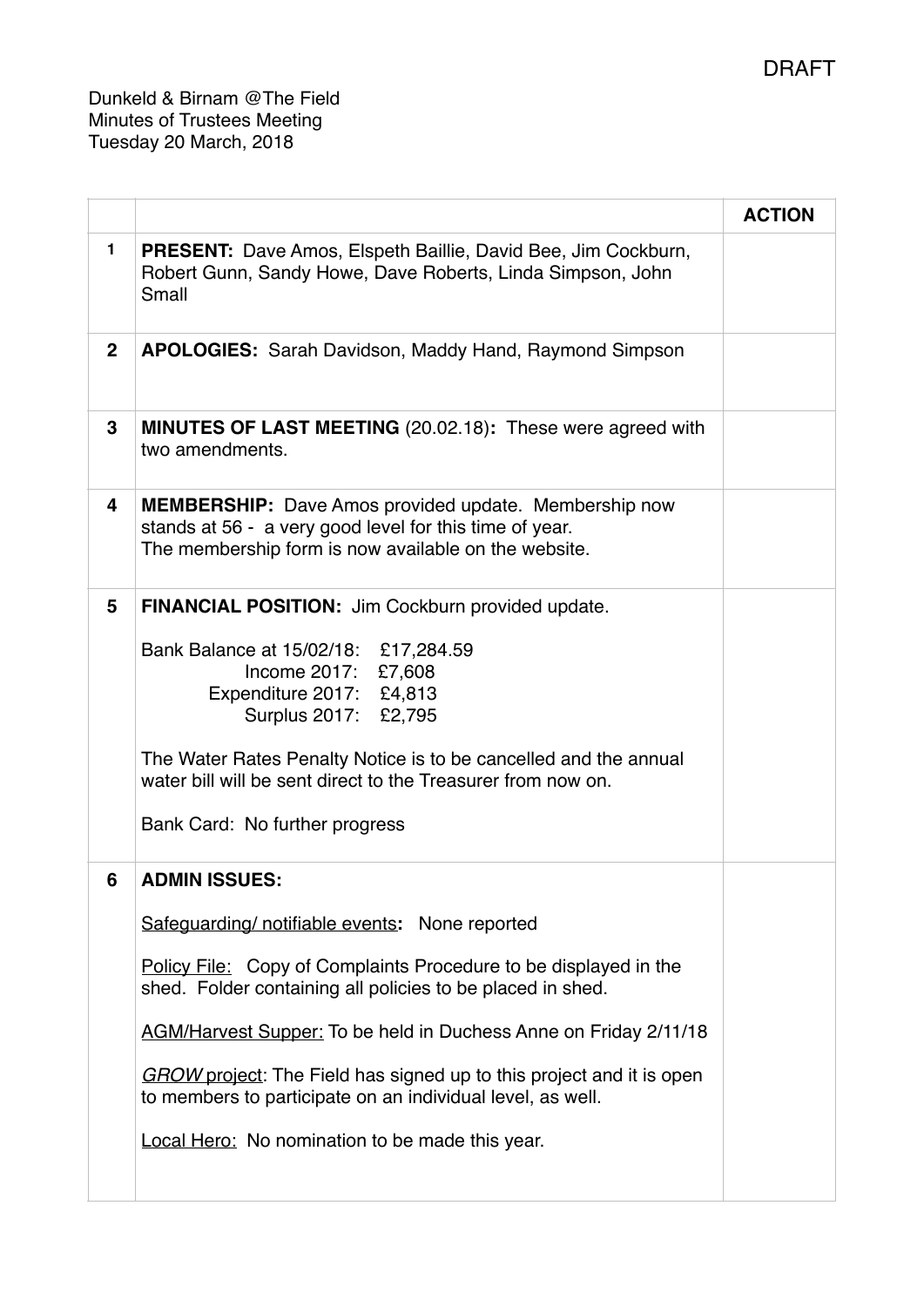## DRAFT

|                         |                                                                                                                                                                                                                                                                                                                                                                                                              | <b>ACTION</b> |
|-------------------------|--------------------------------------------------------------------------------------------------------------------------------------------------------------------------------------------------------------------------------------------------------------------------------------------------------------------------------------------------------------------------------------------------------------|---------------|
| $\overline{\mathbf{r}}$ | THE FIELD:                                                                                                                                                                                                                                                                                                                                                                                                   |               |
|                         | Update on progress                                                                                                                                                                                                                                                                                                                                                                                           |               |
|                         | • Dung now ready to be spread before ploughing on Plot 6<br>• Mushroom compost now delivered.<br>• Leeks, broad beans and cabbage sown in polytunnel.<br>• Plots cleared of black plastic.                                                                                                                                                                                                                   |               |
|                         | We discussed the possibility of harrowing Plot  instead of<br>ploughing, as the soil looks very clean and in good condition. The<br>need to turn in the manure would prevent this, however.                                                                                                                                                                                                                  |               |
|                         | Polytunnel<br>Dave Roberts updated. Approval for construction had been received<br>from the Soil Association. We await a final response from Perth &<br>Kinross Planning Dept on our Prior Notification application. Once this<br>is received we will be in a position to place order for polytunnel.                                                                                                        |               |
|                         | <b>Slugs</b><br>Strategy for management to include:<br>• Keeping paths tidy and regularly mown/strimmed<br>• Maintaining a clear strip of ground alongside paths<br>• Using organically approved slug pellets where necessary<br>• Prioritising crops where slug damage has been most common in<br>past.<br>• Using slug traps<br>• Being vigilant and responding quickly to any evidence of slug<br>damage. |               |
|                         | <b>Paths</b><br>It was considered too late in the year for any mechanical clearance of<br>paths.                                                                                                                                                                                                                                                                                                             |               |
|                         | Weeds<br>Agreement on list of weeds not to be put on compost heaps -<br>dandelion, dock, ragwort, bindweed and couch grass. A bin will be<br>provided for these pernicious weeds.                                                                                                                                                                                                                            |               |
|                         | Robert is to arrange for laminated images of these weeds to be<br>displayed to help workers with identifying them.                                                                                                                                                                                                                                                                                           | <b>RG</b>     |
|                         | Key strategies for preventing/controlling weeds to include:<br>• Careful preparation of soil before sowing or transplanting<br>• Use of ' stale seedbed technique' wherever possible to reduce initial<br>weed pressure on young crops                                                                                                                                                                       |               |